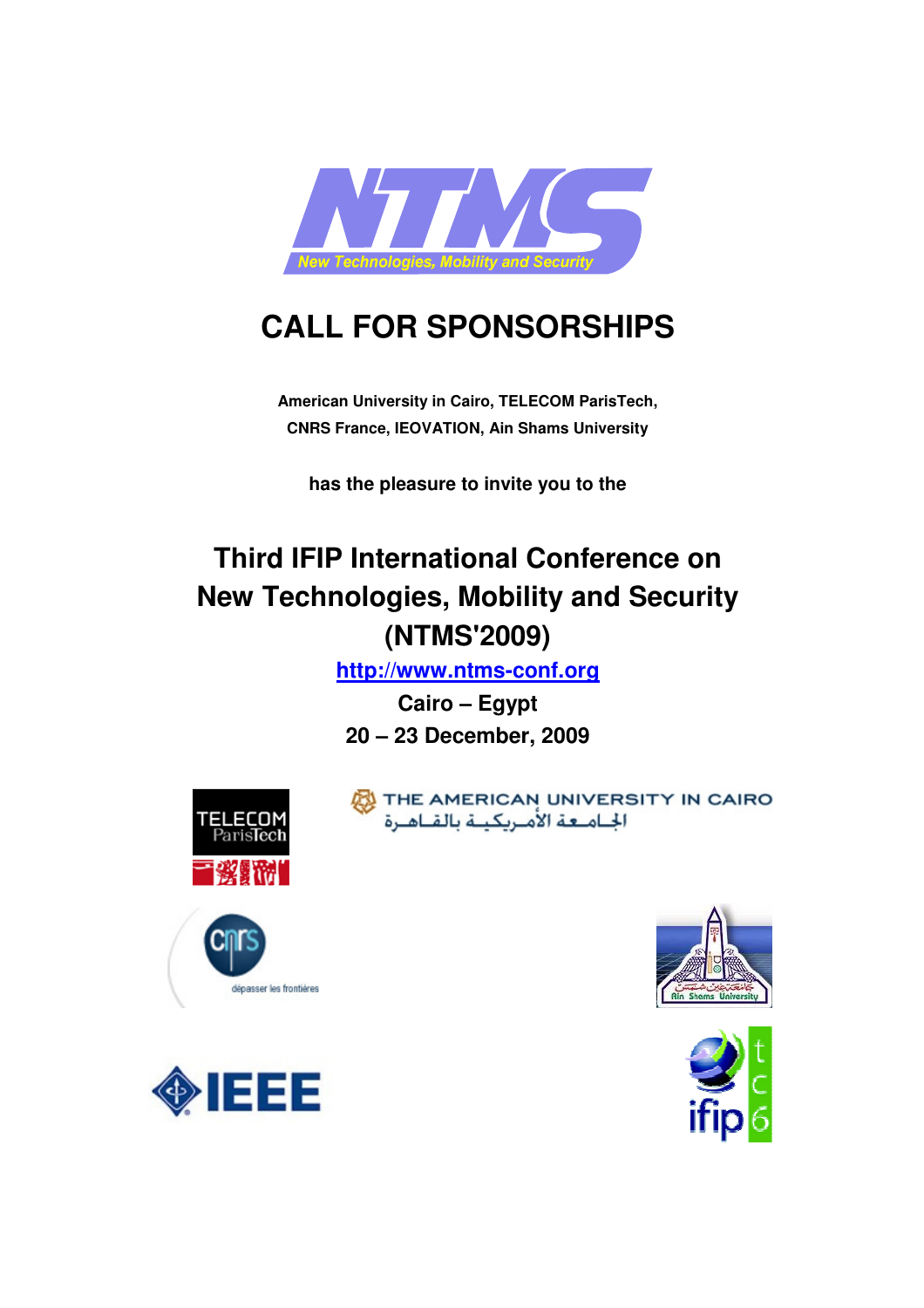## **About NTMS'2009**

NTMS'2009 is the Third International Conference on New Technologies, Mobility and Security will be held in Cairo, Egypt.

NTMS'2009 aims at fostering advances in the areas of New Technologies, Wireless Networks, Mobile Computing, Ad hoc and Ambient Networks, Quality of Services, Network Security and E-commerce, to mention a few, and provides a dynamic forum for researchers, students and professionals to present their state-of-the-art research and development in these interesting areas.

The event will be combined with tutorial and keynote sessions. Tutorials will precede the main program, aiming at the dissemination of mature knowledge and technology advances in the field.

## **Sponsorship Invitation**

NTMS'2009 Organizing Committee cordially invites you to an exciting corporate sponsorship opportunity.

Support for the conference will provide a unique opportunity for your organization to maintain a high profile and to communicate its message to an international audience of leading-edge system developers, researchers, innovators and early adopters, who are open to new ideas and in search of excellence. The program will include tutorial sessions addressed by pioneers of new technologies, mobility and security systems, from both the research and business sectors. Benefits will be consistent with those provided below and all sponsors will be acknowledged in the symposium program book and its website.

For more information on the sponsorship details, please contact us at contact@ntms-conf.org.

### **Sponsor support enables:**

- 1. Conference fees to be kept as low as possible, enabling more qualified people to attend.
- 2. Partial travel support, as needed, for doctoral students from around the world, making it possible for these future faculty members to attend the conference at a formative stage in their careers.

## **Type of Sponsorships**

#### **1. Platinum**

- 1.1. Sponsor/Exhibit fee: 9000 Euros
- 1.2. Benefit Items Include:
	- o Free registrations: 3 persons,
	- o Logo mark displayed at the conference site,
	- o Listing as a Conference Sponsor/Exhibitor in the conference program,
	- o Page brochure in the conference program,
	- o Inclusion of promotional leaflet in every participant bag,
	- o Exhibition stand,
	- o 30 min to 1 hour presentation at the conference.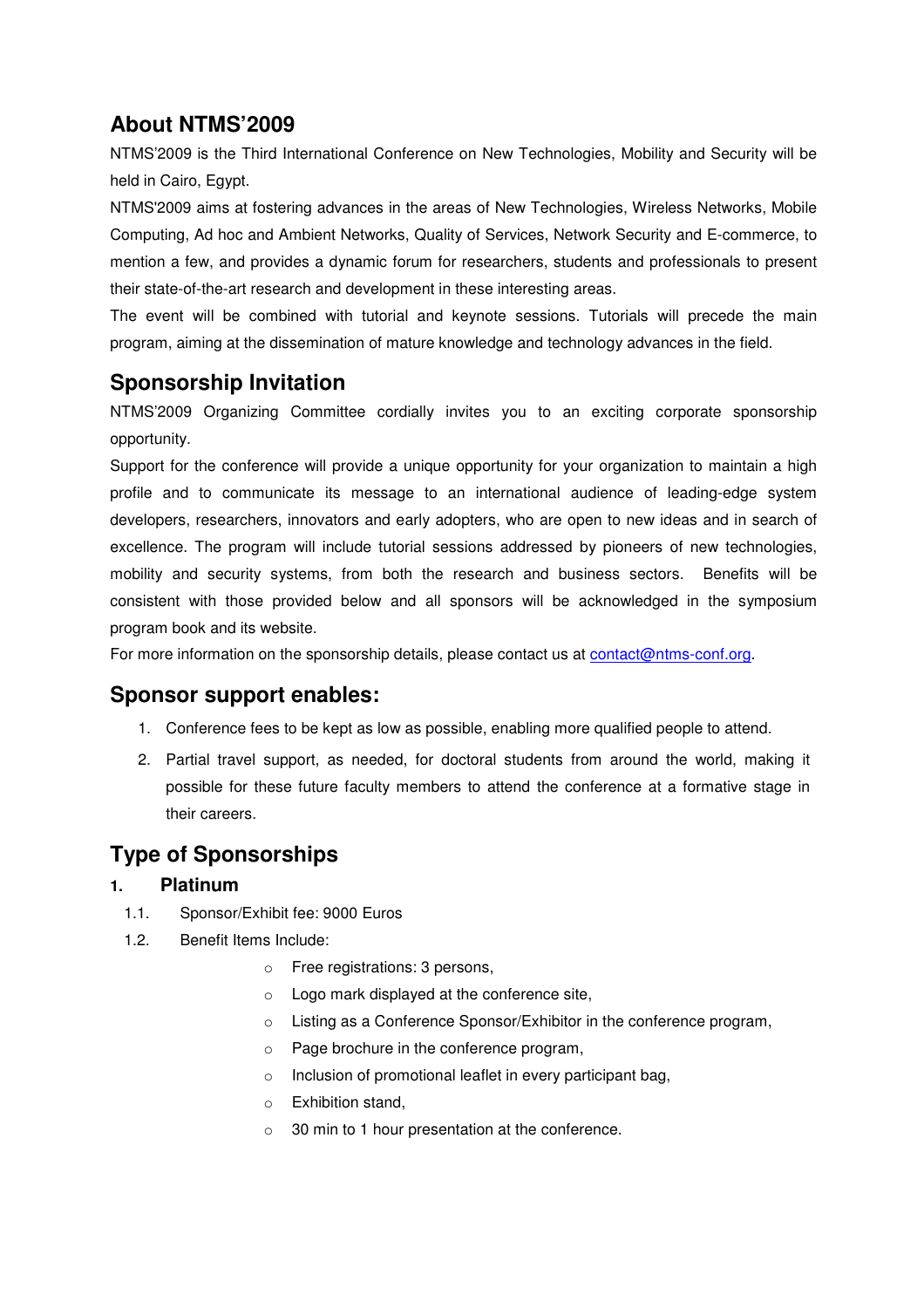#### **2. Gold**

- 2.1. Sponsor/Exhibit fee: 6000 Euros.
- 2.2. Benefit Items Include:
	- o Free registrations: 2 persons,
	- o Logo mark displayed at the conference site,
	- o Listing as a Conference Sponsor/Exhibitor in the conference program,
	- o Page brochure in the conference program,
	- o Exhibition stand,
	- o Inclusion of promotional leaflet in every participant bag.

#### **3. Silver**

- 3.1. Sponsor/Exhibit fee: 4000 Euros.
- 3.2. Benefit Items Include:
	- o Free registrations: 1 person,
	- o Logo mark displayed at the conference site,
	- o Listing as a Conference Sponsor/Exhibitor in the conference program,
	- o Inclusion of promotional leaflet in every participant bag.

## **Opportunities for additional support**

Sponsors are welcome to discuss sponsoring the conference within these bands or to discuss a customized range of sponsorship and benefits. Requests to assign all or part of a sponsor's contribution to a specific feature, event or activity would be welcome. Features open for sponsorship include:

- 1. The conference dinner.
- 2. The delegate bags.
- 3. Support for a keynote speaker.
- 4. Scholarships for delegates from the developing world.
- 5. Provision of internet access to delegates during the conference.
- 6. T-shirts for conference helpers (student volunteers and technical support.
- 7. Support for research students attending the doctoral symposium.

For more information on the above opportunities, please contact

Ibrahim HAJJEH

NTMS 2009 Treasurer 82, rue baudricourt – 75013 Paris Email: Ibrahim.hajjeh@ineovation.fr, contact@ntms-conf.org Mobile: 0033 6 64 70 07 70